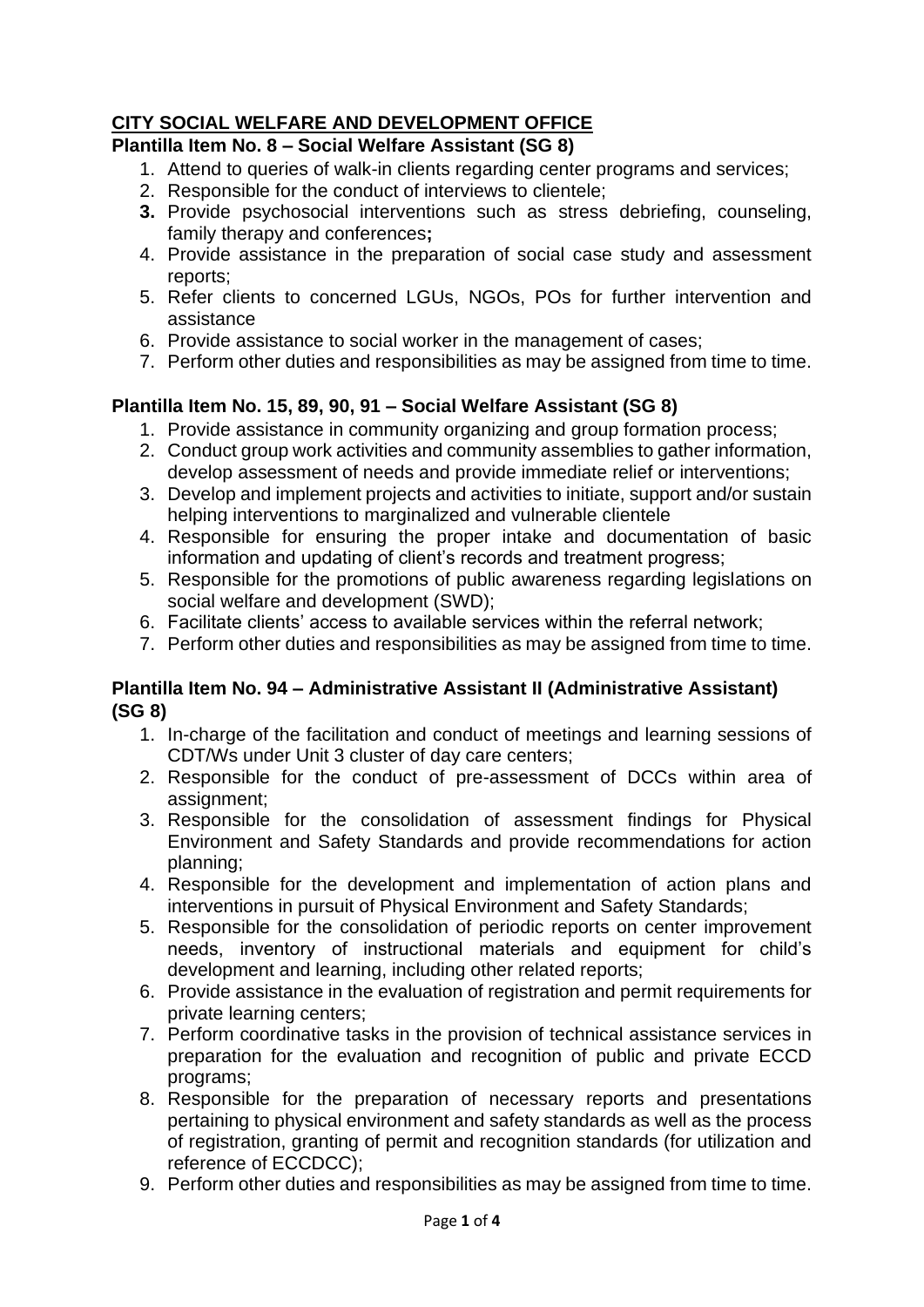## **Plantilla Item No. 37, 40, 47, 51, 61, 62, 65, 69 – Day Care Worker I (SG 6)**

- 1. Responsible for the management of the daily operations of assigned day care center;
- 2. Responsible for the promotion of universal and quality ECCD services at the barangay level;
- 3. Responsible for the implementation of the standard ECCD curriculum;
- 4. Responsible for monitoring children's growth and development using appropriate tools;
- 5. Responsible for the promotion of multi-sectoral collaboration in the day care community;
- 6. Provide assistance in disaster response operations;
- 7. Perform other duties and responsibilities as may be assigned from time to time.

## CITY ENVIRONMENT AND NATURAL RESOURCES OFFICE

Plantilla Item No. 32, 33 – Administrative Aide VI (Clerk III) (SG 6)

- 1. Monitor and verify assigned tasks/areas of enforcers;
- 2. Consolidate daily and weekly reports prior to submission to the division head;

3. Act as team leader of the Enforcement and Monitoring units;

4. Perform other duties and responsibilities as may be assigned from time to time.

Plantilla Item No. 37, 38, 39, 40, 41, 42 – Administrative Aide IV (Clerk II) (SG 4)

1. Conduct inspection and monitoring of barangays in relation to their compliance to RA 9003;

2. Monitor assigned open areas for open dumping and burning and report the same to concerned barangay

for clean up;

3. Perform other duties and responsibilities as may be assigned from time to time. Plantilla Item No. 17 – Environmental Management Specialist I (SG 11)

1. Develop and execute the urban greening/gardening development plan of the City;

2. Coordinate with urban planners and with the City Agriculture and Veterinary Office (CAVO) in improving

the aesthetic view of the City;

3. Coordinate with PENRO-DENR and other agencies on the trimming/ prunning/ cutting of trees;

4. Conduct inventory of trees planted within the public domain of the City and monitor from time to time the

status of the inventory;

5. Consolidate daily accomplishment reports and submit it to immediate supervisor;

6. Perform other duties and responsibilities as may be assigned from time to time.

Plantilla Item No. 36 – Environmental Management Specialist II (SG 15)

1. Check and verify all inspection and monitoring reports pertaining to the compliance of business operations

to existing local and national environmental laws;

2. Formulate plans and programs in order to motivate business establishments to comply with existing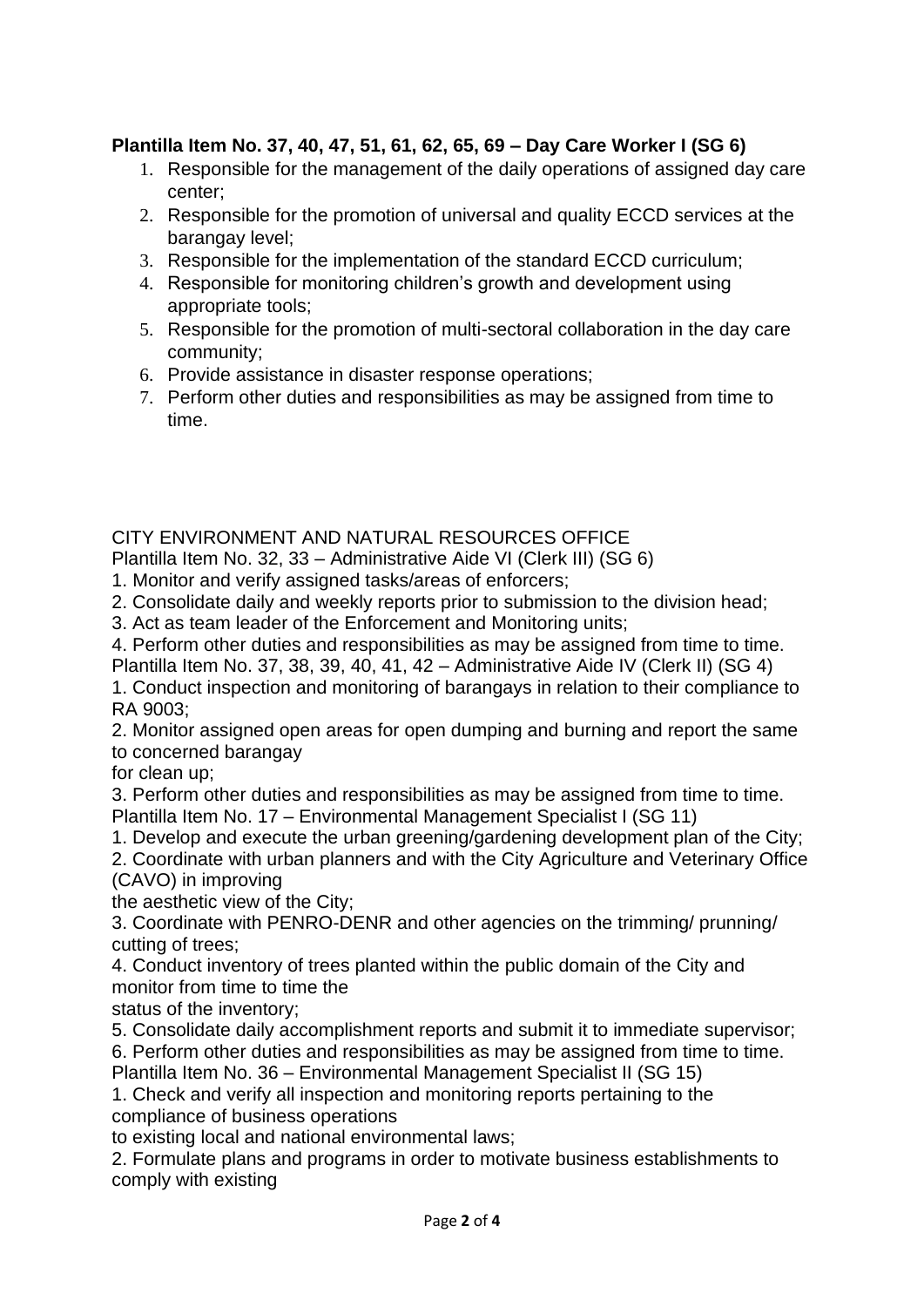environmental laws;

3. Monitor and ensure the compliance of business establishments to the existing environmental laws;

4. Consolidate daily and weekly reports prior to submission to the division head;

5. Perform other duties and responsibilities as may be assigned from time to time.

Plantilla Item No. 23 – Administrative Aide VI (Clerk III) (SG 6)

1. Ensure that all business applications are inspected and monitored for ISO certification compliance;

2. Ensure that all business application have inspection and monitoring reports at the end of the year;

3. Consolidate daily inspection reports for summary;

4. Ensure that all reports are checked in compliance to the requirements of ISO certification;

5. Act as team leader of the Inspection Unit;

6. Perform other duties and responsibilities as may be assigned from time to time. Plantilla Item No. 43 – Administrative Aide VI (Clerk III) (SG 6)

1. Conduct inspection of business establishments on their compliance to CO 2004- 10 and SP Ordinance

2008-21;

2. Ensure the compliance of all business establishment s on environmental management process;

3. Prepare daily and weekly accomplishment reports and submit to immediate supervisor;

4. Perform other duties and responsibilities as may be assigned from time to time Plantilla Item No. 44 – Administrative Aide VI (Clerk III) (SG 6)

1. Ensure that all business applications are inspected and monitored for ISO certification compliance;

2. Ensure that all business application have inspection and monitoring reports at the end of the year;

3. Consolidate daily inspection reports for summary;

Page 5 of 5

4. Ensure that all reports are checked in compliance to the requirements of ISO certification;

5. Act as team leader of the Inspection Unit;

6. Perform other duties and responsibilities as may be assigned from time to time.

Plantilla Item No. 24, 25 – Administrative Aide IV (Clerk II) (SG 4)

1. Maintain the record system of business establishment applications on environmental management

permit;

2. Monitor 100% inspection of all business establishment applications on environmental management

permit;

3. Ensure the compliance of all business establishment s on the environmental management process;

4. Coordinate regularly with the Business License and Permitting Division pertaining to the status of all

business applications;

5. Prepare daily and weekly accomplishment reports and submit to immediate supervisor;